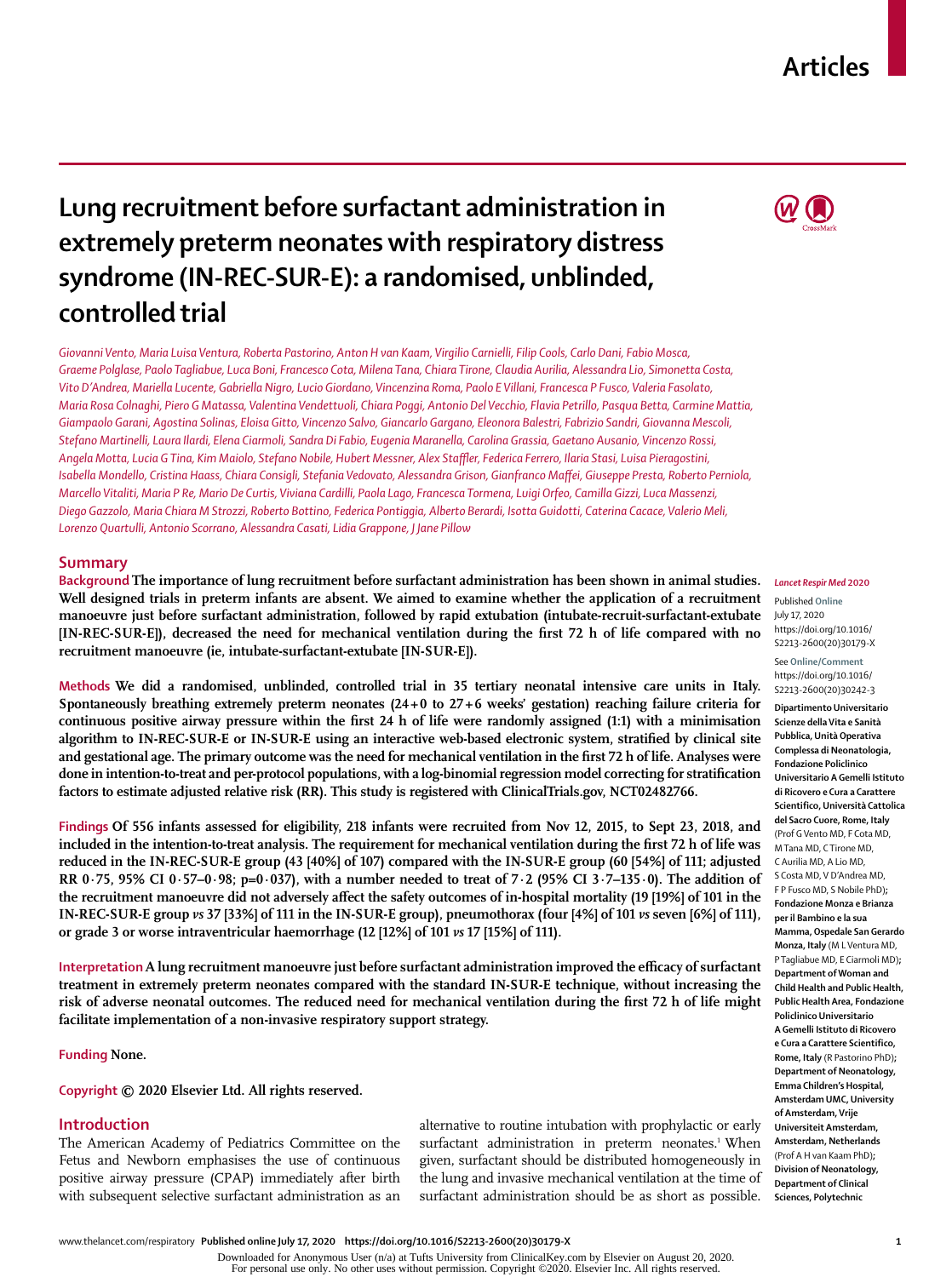**University of Marche and Azienda Ospedaliero Universitaria Ospedali Riuniti, Ancona, Italy**  (Prof V Carnielli MD, S Nobile)**; Department of Neonatology, Universitair Ziekenhuis Brussel, Brussels, Belgium**  (Prof F Cools MD)**; Department of Mother and Child Health, Division of Neonatology and Neonatal Intensive Care Unit, Careggi University Hospital, Florence, Italy** (Prof C Dani MD, C Poggi MD)**; Department of Clinical Sciences and Community Health, University of Milan, Fondazione Istituto di Ricovero e Cura a Carattere Scientifico Cà Granda Ospedale Maggiore Policlinico, Milan, Italy** (Prof F Mosca MD, M R Colnaghi MD, P G Matassa MD, V Vendettuoli MD)**; The Ritchie Centre Hudson Institute of Medical Research and Department of Obstetrics and Gynaecology, Monash University, Clayton, VIC, Australia**  (Prof G Polglase PhD)**; SC Epidemiologia Clinica Istituto di Ricovero e Cura a Carattere Scientifico Ospedale Policlinico San Martino, Genova, Italy** (L Boni MD)**; Azienda Ospedaliera Cosenza, Cosenza, Italy** (M Lucente MD, G Nigro MD)**; Ospedale Pineta Grande, Castel Volturno, Italy**  (L Giordano MD, V Roma MD)**; Azienda Ospedaliera Carlo Poma, Mantova, Italy** (P E Villani MD, F P Fusco, V Fasolato MD)**; Dipartimento Materno Infantile ASL Bari, Ospedale Di Venere, Bari, Italy**  (A Del Vecchio MD, F Petrillo MD)**; Azienda Ospedaliera-Universitaria Policlinico Vittorio Emanuele-Presidio Ospedaliero Gaspare Rodolico, Catania, Italy** (P Betta MD, C Mattia MD)**; Azienda Ospedaliera-Universitaria, Ferrara, Italy**  (G Garani MD, A Solinas MD)**; Università degli studi, Messina, Italy** (E Gitto MD, V Salvo MD)**; Azienda Unità Sanitaria Locale, Istituto di Ricovero e Cura a Carattere Scientifico, Reggio Emilia, Italy**  (G Gargano MD, E Balestri MD)**;** 

**Ospedale Maggiore, Bologna, Italy** (F Sandri MD, G Mescoli MD)**; Azienda Socio Sanitaria Territoriale Grande Ospedale Metropolitano Niguarda, Milan, Italy** 

#### **Research in context**

#### **Evidence before this study**

The most effective strategy for established respiratory distress syndrome (RDS) is early rescue surfactant therapy administered to infants receiving nasal continuous positive airway pressure (CPAP) immediately after birth using a sequence such as intubation-surfactant-extubation (IN-SUR-E). However, IN-SUR-E might not be successful because of lung de-recruitment during intubation, which impedes surfactant distribution and efficacy. Preclinical studies show lung recruitment before surfactant administration improved gas exchange and lung function as a consequence of more homogeneous surfactant distribution.We searched MEDLINE (via PubMed), Embase, and the Cochrane Central databases for clinical trials published in English between Jan 1, 2010, and June 1, 2015, using the terms "surfactant", "preterm infants", and "respiratory distress syndrome". The search revealed that although the quality of evidence for early rescue surfactant treatment and immediate nasal CPAP assistance as alternatives to prophylactic intubation and surfactant therapy is high, there were no studies

An intubation-surfactant-extubation (IN-SUR-E) procedure achieves this goal: the patient is intubated briefly for the sole purpose of surfactant administration and then extubated to CPAP. Unfortunately, IN-SUR-E is sometimes unsuccessful as some patients cannot be extubated or require reintubation and prolonged mechanical ventilation. Predictors for an unsuccessful IN-SUR-E approach are young gestational age or birthweight, increased severity of respiratory distress syndrome (RDS), and haemodynamic impairment.<sup>2,3</sup> Unsuccessful IN-SUR-E might also be a consequence of de-recruitment of the lung at the time of intubation (and discontinuation of non-invasive support) resulting in less homogeneous surfactant distribution, and therefore reduced surfactant efficacy.<sup>3</sup>

Optimising end-expiratory lung volume before surfactant administration could improve the success rate of IN-SUR-E. Lung recruitment before surfactant administration improved gas exchange and lung function in animal models of lung injury owing to a more homogeneous surfactant distribution within the lungs.<sup>46</sup> To date, lung recruitment before surfactant administration has not been studied extensively in preterm infants. Therefore, we aimed to compare the application of a recruitment manoeuvre just before surfactant administration, followed by rapid extubation (intubate-recruitsurfactant-extubate [IN-REC-SUR-E]) with IN-SUR-E alone in spontaneously breathing preterm infants, to establish whether IN-REC-SUR-E decreased the need for mechanical ventilation during the first 72 h of life.

## **Methods**

#### **Study design and participants**

The IN-REC-SUR-E trial was a randomised, unblinded, controlled trial done in 35 tertiary neonatal intensive care

investigating lung recruitment procedures before surfactant administration in human infants.

#### **Added value of this study**

In this multicentre, randomised, controlled trial, a lung recruitment manoeuvre done before surfactant administration (intubation-recruitment-surfactant-extubation [IN-REC-SUR-E]) did not increase the risk of short-term adverse neonatal outcomes including air-leak syndrome and intraventricular haemorrhage, and decreased the need for mechanical ventilation in the first 72 h of life, compared with a standard IN-SUR-E technique in extremely preterm neonates with RDS.

#### **Implications of all the available evidence**

Lung recruitment manoeuvre before early rescue surfactant administration in extremely preterm neonates with RDS appears safe and reduces the need for mechanical ventilation in the first 72 h of life. To our knowledge, this study is the first randomised clinical trial reporting these effects in human preterm infants.

units in Italy. Infants were eligible for the study if they were born in a tertiary neonatal intensive care unit participating in the trial, had a gestation of 24+0 to 27+6 weeks, were breathing independently with only nasal CPAP for respiratory support, and met nasal CPAP failure criteria during the first 24 h of life. Infants were ineligible if they had severe birth asphyxia or a 5-min Apgar score less than 3, if they required endotracheal intubation in the delivery room for resuscitation or insufficient respiratory drive; were born after prolonged (>21 days) premature rupture of membranes; or if they had a major congenital abnormality, inherited disorder of metabolism, or hydrops fetalis.

The trial protocol was approved by the human research ethics committee in each participating centre.<sup>7</sup> Written and oral information was offered to parents before birth if the mother was at risk for preterm delivery and the infant was likely to be eligible. Written informed consent was obtained from both parents before study enrolment.

## **Randomisation and masking**

Infants were allocated to one of the two treatment groups (1:1) according to the minimisation method, using an interactive web-based electronic system. A study investigator (LB) generated the allocation sequences using the Moses-Oakford method. Randomisation was stratified by centre and gestational age  $(24+0)$  to  $25+6$  weeks or  $26+0$ to 27+6 weeks). The parents, research staff, and medical team were only aware of study group assignment after randomisation. Procedures

Neonates were stabilised after birth with positive pressure using a neonatal mask and a T-piece system (Neopuff Infant Resuscitator, Fisher and Paykel, Auckland, New Zealand). All neonates were started on nasal CPAP

Downloaded for Anonymous User (n/a) at Tufts University from ClinicalKey.com by Elsevier on August 20, 2020.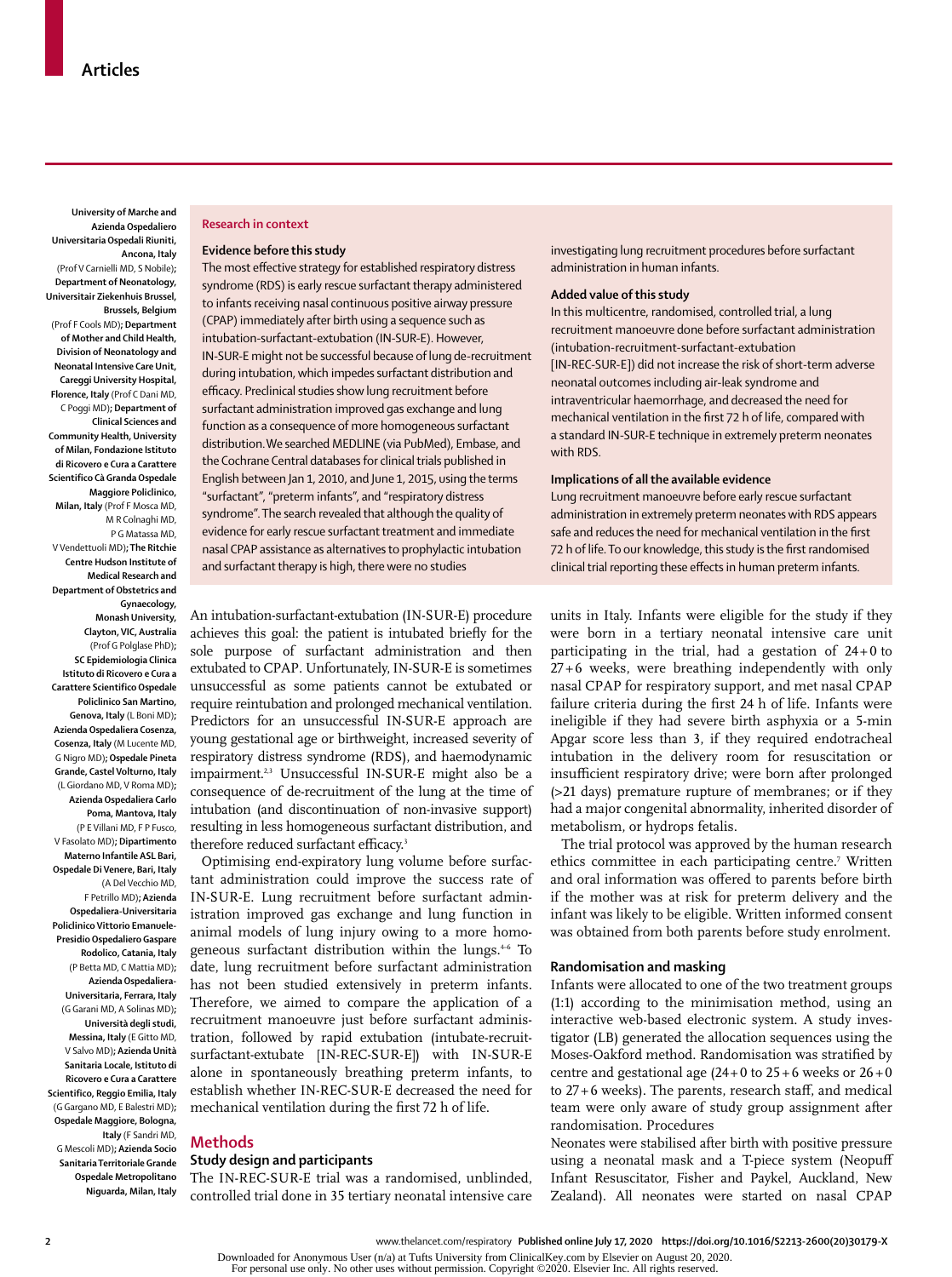initially and received one or two sustained lung inflation manoeuvres (25 cm  $H_2O$  for 10–15 s).<sup>8</sup> Infants that transitioned successfully to spontaneous breathing were transferred to the neonatal intensive care unit on nasal  $CPAP$  (6 cm  $H<sub>2</sub>O$ ). The decision to intubate and start invasive mechanical ventilation in the delivery room was in accordance with the American Academy of Paediatrics guidelines.9

Nasal CPAP was administered in the neonatal intensive care unit via nasal prongs or nasal mask using the standard method of each participating centre with an initial pressure of 6–7 cm H<sub>2</sub>O. Infants received surfactant if they needed a fractional concentration of oxygen in inspired air (FiO<sub>2</sub>) of  $0.30$  or greater to maintain an SpO<sub>2</sub> between 87% to 94% for at least 30 min.<sup>10</sup> Infants were also given surfactant if their clinical status deteriorated rapidly or if they developed respiratory acidosis defined as a pCO<sub>2</sub> more than 65 mm Hg  $(8.5 \text{ kPa})$ and a pH less than 7·20.

A loading dose of intravenous caffeine citrate (20 mg/kg) was given immediately after admission to the neonatal intensive care unit, followed by a daily maintenance intravenous dose of 5–10 mg/kg. All neonates received pre-intubation medications according to local protocols.

Infants randomly assigned to the IN-REC-SUR-E group were intubated and started on high-frequency oscillatory ventilation using the following ventilator settings: mean airway pressure 8 cm H<sub>2</sub>O; frequency 15 Hz;  $\Delta P$ 15 cm  $H<sub>2</sub>O$ ; and inspiration to expiration ratio of 1:2. Infants underwent an oxygenation guided lung recruitment procedure using stepwise increments then decrements in mean airway pressure to recruit and stabilise collapsed alveoli using the de Jaegere method.<sup>11</sup> Immediately after the recruitment procedure, infants in the IN-REC-SUR-E group received 200 mg/kg of poractant alfa (Chiesi Farmaceutici, Parma, Italy) via a closed administration system in one or two aliquots, while continuing high-frequency oscillatory ventilation.

By contrast, infants allocated to the IN-SUR-E group were intubated and immediately received 200 mg/kg of poractant alfa without previous lung recruitment. Infants were ventilated manually to facilitate surfactant distribution using a T-piece device with a peak inspiratory pressure of  $20-22$  cm  $H<sub>2</sub>O$ , a positive end-expiratory pressure of 5–6 cm  $H_2O$ , and a respiratory rate of 30–40 breaths per min.

Infants with sufficient respiratory drive were extubated within 30 min after surfactant administration and recommenced on nasal CPAP (6–8 cm H<sub>2</sub>O) regardless of group assignment.<sup>12</sup>

Infants in both groups who met the CPAP failure criteria again during the following 24 h received a second dose of surfactant (100 mg/kg of poractant alfa) according to the randomised groups (IN-REC-SUR-E or IN-SUR-E). The indications for mechanical ventilation after IN-REC-SUR-E or IN-SUR-E were poor oxygenation with FiO<sub>2</sub> of greater than  $0.40$ , respiratory acidosis (pCO<sub>2</sub> > 65 mm Hg [8·5 kPa] and pH  $\langle 7 \cdot 20 \rangle$  or apnoea (more than four episodes of apnoea per h or more than two episodes of apnoea per h requiring ventilation with bag and mask), despite optimal nasal CPAP, nasal intermittent positive pressure ventilation, or bilevel positive airway pressure.

### **Outcomes**

The primary outcome was the need for mechanical ventilation within the first 72 h of life. Infants met the primary outcome if they were not extubated within 30 min after surfactant administration or required reintubation before 72 h of life.

Secondary outcomes included duration of invasive and non-invasive respiratory support, oxygen therapy, and of hospital admission; the number of doses of surfactant; the occurrence of moderate or severe bronchopulmonary dysplasia during hospital admission according to the consensus definition;<sup>13</sup> and mortality. Additional data recorded for each infant included occurrence of: pneumothorax; pulmonary interstitial emphysema; pulmonary haemorrhage; haemodynamically significant patent ductus arteriosus requiring treatment with ibuprofen; grade 3-4 intraventricular haemorrhage;<sup>14</sup> periventricular leukomalacia;15 worse than grade 2 retinopathy of prematurity;<sup>16</sup> necrotising enterocolitis;<sup>17</sup> sepsis, defined as a positive blood culture or suggestive clinical and laboratory findings leading to treatment with antibiotics for at least 7 days despite absence of a positive blood culture; and use of systemic postnatal steroids.

#### **Statistical analysis**

In the absence of published data for the efficacy of a presurfactant recruitment manoeuvre on CPAP failure, we based our target of a 20% absolute reduction for sample size estimation on our best estimate of a result likely to effect change in clinical treatment protocols. We powered our study to detect a decrease in the need for subsequent mechanical ventilation during the first 72 h of life from 50% to 30%.18–20 We calculated that 103 neonates had to be enrolled in each group to detect a significant difference with 80% power at the  $0.05 \alpha$  level using the two-sided Pearson's  $\chi^2$  test. 218 patients were randomly assigned to accommodate the risk of enrolling at least 5% of patients judged not meeting inclusion criteria after randomisation. Analyses were done according to the intention-to-treat and per-protocol principles, as suggested by CONSORT guidelines, with the primary outcome assessed in the intention-to-treat population.<sup>21</sup> The intention-to-treat population included all participants assigned to study intervention, and the per-protocol population included all participants who received and completed the study intervention, and met study criteria. For the primary outcome, a log-binomial regression model correcting for the stratification factors of gestational age and study centre was used to estimate the adjusted relative risk

(S Martinelli MD, L Ilardi MD)**; Ospedale San Salvatore, L'Aquila, Italy** (S Di Fabio MD, E Maranella MD)**; Azienda Ospedaliera S Anna e S Sebastiano, Caserta, Italy**  (C Grassia MD, G Ausanio MD, V Rossi MD)**; ARNAS Garibaldi, Catania, Italy** (A Motta MD, L G Tina MD, K Maiolo MD)**; Ospedale di Bolzano**  (H Messner MD, A Staffler MD)**; Ospedale Maggiore, Novara, Italy** (F Ferrero MD, I Stasi MD)**; Azienda Ospedaliera Bianchi-Melacrino-Morelli, Reggio Calabria, Italy**  (L Pieragostini MD, I Mondello MD)**; Ospedale Fatebenefratelli-San Pietro, Rome, Italy** (C Haass MD, C Consigli MD)**; Ospedale San Bortolo, Vicenza, Italy**  (S Vedovato MD, A Grison MD)**; Azienda Ospedaliera-Universitaria Ospedali Riuniti, Foggia, Italy** (G Maffei MD)**; Azienda Ospedaliera Vito Fazzi, Lecce, Italy** (G Presta MD, R Perniola MD)**; ARNAS Civico, Palermo, Italy** (M Vitaliti MD, M P Re MD)**; Maternal and Child Health Department, University of Rome La Sapienza, Rome, Italy**  (Prof M De Curtis MD, V Cardilli MD)**; Ospedale Cà Foncello, Treviso, Italy**  (P Lago MD, F Tormena MD)**; Ospedale "San Giovanni Calibita" Fatebenefratelli, Rome, Italy** (L Orfeo MD, C Gizzi MD, L Massenzi MD)**; Ospedale C Arrigo, Alessandria, Italy** (Prof D Gazzolo MD, M C M Strozzi MD)**; Fondazione Poliambulanza, Brescia, Italy**  (R Bottino MD, F Pontiggia MD)**; Azienda Ospedaliera-Universitaria Policlinico, Modena, Italy** (A Berardi MD, I Guidotti MD)**; Ospedale Barone Romeo, Patti, Italy**  (C Cacace MD, V Meli MD)**; Azienda Ospedaliera "Card G Panico", Tricase, Italy**  (L Quartulli MD, A Scorrano MD)**; Ospedale Bel Colle, Viterbo, Italy** (A Casati MD)**; Azienda Ospedaliera G Rummo, Benevento, Italy**  (L Grappone MD)**; Centre for Child Health Research and School of Human Sciences, The University of Western Australia, Perth, WA, Australia**  (Prof J J Pillow PhD)**; Dipartimento Materno Infantile, Unità Operativa Complessa Neonatologia e Pediatria, Ospedale Augusto** 

www.thelancet.com/respiratory **Published online July 17, 2020 https://doi.org/10.1016/S2213-2600(20)30179-X 3**

Downloaded for Anonymous User (n/a) at Tufts University from ClinicalKey.com by Elsevier on August 20, 2020.

For personal use only. No other uses without permission. Copyright ©2020. Elsevier Inc. All rights reserved.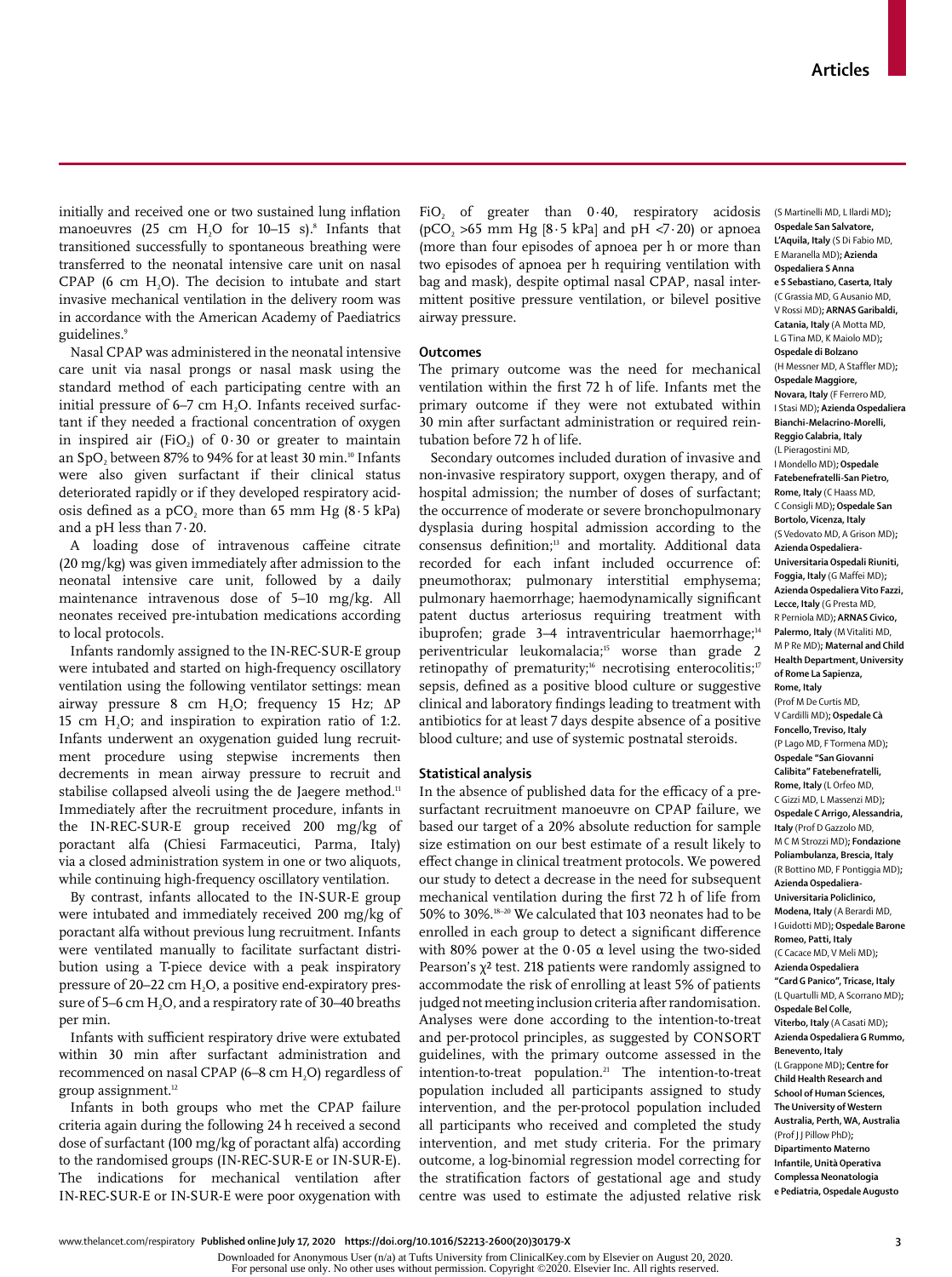**Murri, Fermo, Italy**  (L Pieragostini)**; and Chieti University, Chieti, Italy** (Prof D Gazzolo)

Correspondence to: Prof Giovanni Vento, Dipartimento Universitario Scienze della Vita e Sanità Pubblica, Unità Operativa Complessa di Neonatologia, Fondazione Policlinico Universitario A Gemelli Istituto di Ricovero e Cura a Carattere Scientifico, Università Cattolica del Sacro Cuore, 00168 Rome, Italy

**giovanni.vento@unicatt.it** The main findings of this trial were presented in a platform session at the Pediatric Academic Societies Meeting on April 29, 2019, in Baltimore, MD, USA

(RR). Moreover, the absolute risk reduction and the number-needed-to-treat were calculated. Treatment group and clinical characteristics most likely to be associated with the need for mechanical ventilation (gestational age, sex, antenatal steroids, 5-min Apgar score) were included in a multivariable log-binomial regression analysis to assess their independent role in predicting the clinical outcome.<sup>22</sup> Effect estimates were expressed as RR with 95% CIs. A p value less than  $0.05$ was considered significant. No adjustments for multiple comparisons were made. Hence, secondary outcome analyses should be interpreted as exploratory.

Statistical analyses were done using Stata software, version 14. An interim-analysis for safety to evaluate the prespecified stopping rules was done at 50% of recruitment by an independent statistician, masked to the treatment allocation. The data and safety monitoring board had unmasked access to all data and discussed the results of the interim analysis with the steering committee in a joint meeting. The steering committee decided on the continuation of the trial and reported to the central ethics committee. This study is registered with ClinicalTrials.gov, NCT02482766.

#### **Role of the funding source**

No external funding was received for study design, data collection, data analysis, data interpretation, or writing of



#### *Figure 1:* **Trial profile**

IN-SUR-E=intubation-surfactant-extubation. IN-REC-SUR-E=intubate-recruit-surfactant-extubate. CPAP=continuous positive airway pressure.

the report. The corresponding author had full access to all the data in the study and had final responsibility for the decision to submit for publication.

#### **Results**

Of 556 infants assessed for eligibility, 218 were randomly assigned between Nov 12, 2015, and Sept 23, 2018: 107 (49%) infants were assigned to receive IN-REC-SUR-E treatment and 111 (51%) to receive IN-SUR-E treatment. The per-protocol analysis included 212 infants, 101 (47%) in the IN-REC-SUR-E group and 111 (52%) in the IN-SUR-E group (figure 1).

Baseline characteristics of the infants and their mothers are shown in table 1. We observed no differences between IN-REC-SUR-E and IN-SUR-E groups in the proportion of infants receiving specific opioid drugs before intubation for surfactant administration (fentanyl, n=95 [89%] *vs* n=100 [90%]; remifentanil, n=12 [11%] *vs* n=11 [10%]).

The high-frequency oscillatory ventilation recruitment manoeuvre had a median duration of 30 min (IQR 20–45), contributing to an increase in the median hours of life for administration of the first dose of surfactant: 4 h (3–9) in the IN-REC-SUR-E group versus 3 h (2– 5) in the IN-SUR-E group (median difference 1·1, 95% CI 0·42–1·85;  $p=0.0012$ ). The FiO, value at the optimal mean airway pressure (post-recruitment) in the IN-REC-SUR-E infants  $(0.28, SD\ 0.09;$  figure 2) was significantly lower than the FiO, at surfactant administration in the IN-SUR-E infants (0·42, SD 0·09, mean difference 0·14, 95% CI 0·11–0·16; p<0·0001). All infants in both groups were extubated within 30 min after surfactant administration. The infants were placed on CPAP (7 $\cdot$ 0 cm H<sub>2</sub>O, SD 0 $\cdot$ 4 with FiO<sub>2</sub> 0 $\cdot$ 25, SD 0·04 immediately after the IN-REC-SUR-E procedure and  $7.0 \text{ cm}$  H<sub>2</sub>O, SD 0.4 with FiO<sub>2</sub> 0.26, SD 0.06 immediately after the IN-SUR-E procedure).

According to the intention-to-treat analysis, the need for mechanical ventilation within the first 72 h of life occurred in 43 (40%) of 107 infants in the IN-REC-SUR-E group and 60 (54%) of 111 infants in the IN-SUR-E group (adjusted RR 0·75, 95% CI 0·57–0·98; p=0·037; table 2). The absolute risk reduction was 14% (95% CI 1–27) with a number needed to treat of 7·2 (3·7–135·0). The indication for mechanical ventilation was mainly acute respiratory failure in both the IN-REC-SUR-E (36 [84%] of 43) and IN-SUR-E (51 [85%] of 60) groups, and secondary to infection (two [5%] of 43 and five [8%] of 60); secondary to patent ductus arteriosus (three [7%] of 43 and three [5%] of 60); and secondary to surgery (two [5%] of 43 and one  $[2\%]$  of 60).

We observed no differences between the IN-REC-SUR-E and IN-SUR-E groups in the proportion of infants receiving different non-invasive ventilation support strategies after extubation, before starting mechanical ventilation (CPAP, n=76 [71%] *vs* n=85 [76%]; bilevel positive airway pressure, n=15 [14%] *vs* n=14 [13%]; and nasal intermittent positive pressure ventilation, n=16 [15%] *vs* n=12 [11%]). The per-protocol analysis supported a

**<sup>4</sup>** www.thelancet.com/respiratory **Published online July 17, 2020 https://doi.org/10.1016/S2213-2600(20)30179-X**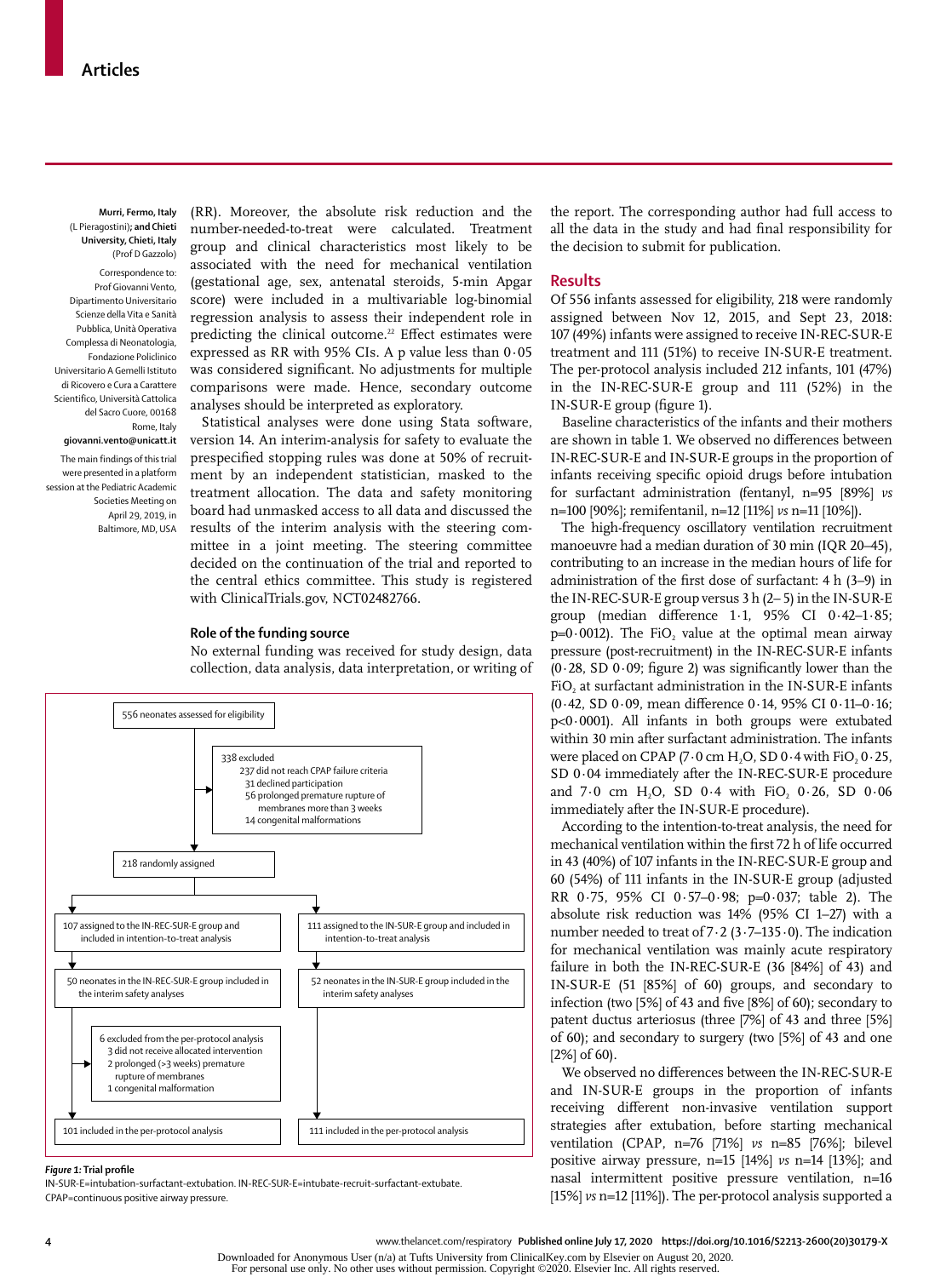|                                                                  | <b>IN-SUR-E</b><br>$group(n=111)$ | <b>IN-REC-SUR-E</b><br>qroup (n=107) |
|------------------------------------------------------------------|-----------------------------------|--------------------------------------|
| <b>Mothers</b>                                                   |                                   |                                      |
| Antenatal steroids                                               | 100 (90%)                         | 99 (93%)                             |
| Vaginal delivery                                                 | 25 (23%)                          | 26 (24%)                             |
| Prolonged premature rupture<br>of membranes                      | 38 (34%)                          | 31 (29%)                             |
| Chorioamnionitis                                                 | 13 (12%)                          | 13 (12%)                             |
| Hypertension disorders                                           | 32 (29%)                          | 29 (27%)                             |
| <b>Infants</b>                                                   |                                   |                                      |
| Gestational age, weeks + days                                    | $26-3(1-0)$                       | 26.4(1.0)                            |
| $24 + 0$ to $25 + 6$                                             | 39 (35%)                          | 34 (32%)                             |
| $26 + 0$ to $27 + 6$                                             | 72 (65%)                          | 73 (68%)                             |
| Birthweight, g                                                   | 788 (190)                         | 815 (200)                            |
| Birthweight in less than tenth<br>percentile for gestational age | 20 (18%)                          | 13 (12%)                             |
| Singleton birth                                                  | 82 (74%)                          | 78 (73%)                             |
| Male sex                                                         | 53 (48%)                          | 53 (50%)                             |
| 5-min Apgar score                                                | $8(7-8)$                          | $8(7-8)$                             |
| One sustained lung inflation in the<br>delivery room             | 76 (68%)                          | 76 (71%)                             |
| Two sustained lung inflations in the<br>delivery room            | 35 (32%)                          | 31 (29%)                             |
| CPAP in the delivery room, cm H <sub>2</sub> O                   | 5.7(0.5)                          | 5.6(0.5)                             |
| FiO, in the delivery room                                        | 0.32(0.11)                        | 0.32(0.12)                           |
| CPAP before surfactant, cm H <sub>2</sub> O                      | 6.3(0.4)                          | 6.2(0.9)                             |
| FiO, before surfactant                                           | 0.42(0.09)                        | 0.42(0.11)                           |

Data are n (%), mean (SD), or median (IQR). IN-SUR-E=intubation-surfactantextubation. IN-REC-SUR-E=intubate-recruit-surfactant-extubate.

CPAP=continuous positive airway pressure. Fi0<sub>3</sub>=fractional concentration of oxygen in inspired air**.**

*Table 1:* **Baseline characteristics**

reduced requirement for mechanical ventilation during the first 72 h of life in the IN-REC-SUR-E group (39 [39%] of 101) compared with the IN-SUR-E group (60 [54%] of 111; adjusted RR 0·71, 95% CI 0·53–0·96; p=0·028).

Multivariable analysis on 212 infants (the per-protocol population) showed that older gestational age (RR 0·88, 95% CI 0·78–0·99) and IN-REC-SUR-E treatment (RR 0·73, 0·54–0·98) reduced the need for mechanical ventilation within the first 72 h of life (data not shown) Sex, antenatal steroids, and 5-min Apgar had no significant effect.

Secondary outcomes are reported in table 2. According to the intention-to-treat analysis, in-hospital mortality occurred in 23 (21%) of 107 of the infants in the IN-REC-SUR-E group and in 37 (33%) of 111 infants in the IN-SUR-E group, with no significant difference between the groups (RR 0·64, 95% CI 0·41–1·01; p=0·055; table 2). However, the per-protocol analysis suggested a protective effect of the recruitment procedure on death among infants who received the study interventions (19 [19%] of 101 *vs* 37 [33%] of 111; RR 0·56, 95% CI 0·35–0·91; p=0·020). No significant differences were seen between the two groups in the



#### *Figure 2:* **MAP during the recruitment procedure**

104 infants who received the recruitment procedure were included in this analysis. Starting at 8 cm H<sub>2</sub>O, MAP was increased 2 cm H<sub>2</sub>O every 2-3 min as long as  $SpO<sub>2</sub>$ improved. The FiO<sub>2</sub> was reduced stepwise, keeping  $SpO<sub>2</sub>$  within the target range (87–94%). The recruitment was stopped if oxygenation no longer improved or if the FiO<sub>2</sub> was 0.25 or less. The corresponding MAP was the opening pressure. Next, MAP was reduced 1-2 cm  $H_2O$  every 2-3 min until SpO<sub>2</sub> deteriorated. The corresponding MAP was the closing pressure. After a second recruitment manoeuvre at opening pressure for 2 min, the optimal pressure was set 2 cm H<sub>2</sub>O above the closing pressure. MAP=mean airway pressure. Fi02=fractional concentration of oxygen in inspired air.

incidence of moderate to severe bronchopulmonary dysplasia or other morbidities (table 2). The number of infants requiring two doses of surfactant in the IN-REC-SUR-E group (n=44 [41%]) was lower than in the IN-SUR-E group, but this difference was not significant  $(n=58 \mid 52\%)$ ; RR 0·79, 95% CI 0·59-1·05; p=0·10).

No relevant differences were observed between IN-REC-SUR-E and IN-SUR-E treated infants regarding the main causes of death, except for deaths secondary to respiratory failure: nine of these deaths were noted in the IN-REC-SUR-E group (severe RDS [n=5], severe RDS and persistent pulmonary hypertension of the newborn [n=3], and pneumothorax [n=1]), compared with 17 in the IN-SUR-E group (severe RDS [n=7], pulmonary haemorrhage [n=6], severe RDS and persistent pulmonary hypertension of the newborn [n=3], and pulmonary interstitial emphysema [n=1]). Pulmonary haemorrhage was the main cause of death during the first 24 h of life after surfactant treatment in four cases, all of which occurred in the IN-SUR-E group. Deaths occurring in the first 24 h of life from other causes in the IN-REC-SUR-E group were: severe RDS (n=1), severe RDS and persistent pulmonary hypertension of the newborn (n=2), pneumothorax (n=1), infection (n=1), cardiovascular (n=2), and intraventricular haemorrhage (n=1). Deaths occurring in the first 24 h of life from other causes in the IN-SUR-E group were: severe RDS (n=1), severe RDS and persistent pulmonary hypertension of the newborn (n=1), cardiovascular (n=2), acute kidney injury (n=1), and disseminated intravascular coagulation (n=1). However,

www.thelancet.com/respiratory **Published online July 17, 2020 https://doi.org/10.1016/S2213-2600(20)30179-X 5**

Downloaded for Anonymous User (n/a) at Tufts University from ClinicalKey.com by Elsevier on August 20, 2020.

For personal use only. No other uses without permission. Copyright ©2020. Elsevier Inc. All rights reserved.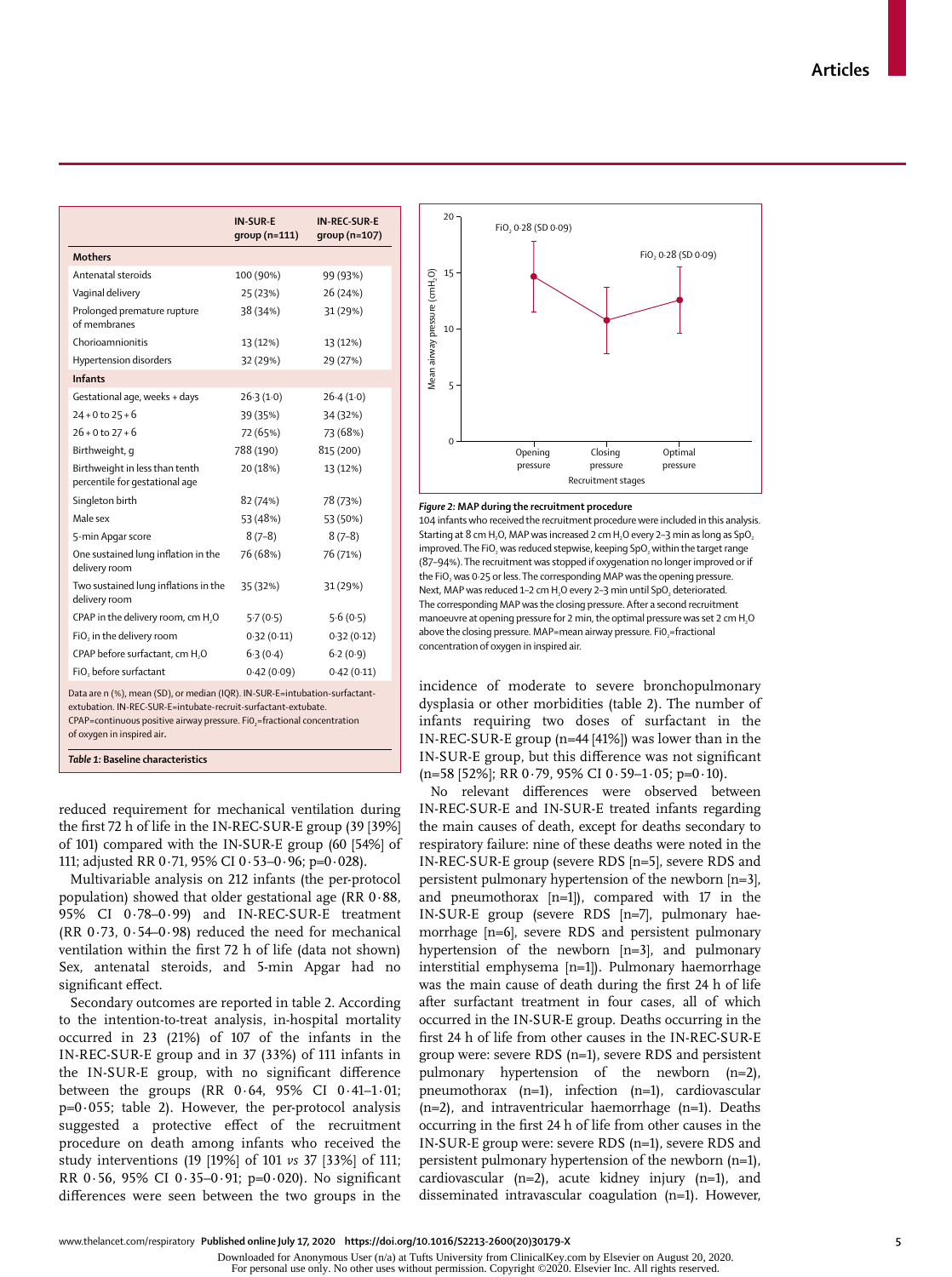|                                                               | <b>IN-SUR-E</b><br>$group(n=111)$ | <b>IN-REC-SUR-E</b><br>group (n=107) | <b>Relative risk</b><br>(95% CI) | p value |
|---------------------------------------------------------------|-----------------------------------|--------------------------------------|----------------------------------|---------|
| <b>Primary outcome</b>                                        |                                   |                                      |                                  |         |
| Mechanical ventilation in the first<br>72 h of life           | 60 (54%)                          | 43 (40%)                             |                                  |         |
| Crude analysis                                                |                                   | $\ddotsc$                            | $0.74(0.56 - 0.99)$              | 0.044   |
| Adjusted analysis                                             |                                   |                                      | $0.75(0.57-0.98)$                | 0.037   |
| <b>Secondary outcomes</b>                                     |                                   |                                      |                                  |         |
| Two doses of surfactant                                       | 58 (52%)                          | 44 (41%)                             | $0.79(0.59 - 1.05)$              | 0.10    |
| In-hospital mortality*                                        | 37 (33%)                          | 23 (21%)                             | $0.64(0.41 - 1.01)$              | 0.055   |
| Invasive respiratory support, days                            | $6(1-20)$                         | $6(0-20)$                            |                                  | 0.56    |
| Non-invasive respiratory support,<br>days                     | $35(8-49)$                        | $40(25-53)$                          |                                  | 0.46    |
| Oxygen therapy, days                                          | $25(9-52)$                        | $30(5-63)$                           |                                  | 0.78    |
| Moderate to severe<br>bronchopulmonary dysplasia <sup>+</sup> | 23/75 (31%)                       | 29/86 (34%)                          | $1.09(0.69 - 1.71)$              | 0.72    |
| In-hospital stay, days                                        | 80 (19-108)                       | 87 (60-107)                          |                                  | 0.44    |
| Pneumothorax*                                                 | 7(6%)                             | 4(4%)                                | $0.59(0.18-1.97)$                | 0.39    |
| Pulmonary interstitial emphysema                              | 8(7%)                             | 4(4%)                                | $0.52(0.16 - 1.67)$              | 0.27    |
| PDAhs                                                         | 46 (41%)                          | 56 (52%)                             | $1.26(0.95 - 1.68)$              | 0.11    |
| Pulmonary haemorrhage                                         | 9(8%)                             | 8(7%)                                | $0.92(0.37 - 2.30)$              | 0.86    |
| Intraventricular haemorrhage<br>worse than grade 2*           | 17 (15%)                          | 12 (11%)                             | $0.73(0.37 - 1.46)$              | 0.38    |
| Periventricular leukomalacia                                  | 4(4%)                             | 10 (9%)                              | $2.59(0.84 - 8.02)$              | 0.10    |
| Sepsis‡                                                       | 63 (57%)                          | 59 (55%)                             | $0.97(0.77 - 1.23)$              | 0.80    |
| Necrotising enterocolitis                                     | 10 (9%)                           | 11 (10%)                             | $1.13(0.50 - 2.55)$              | 0.77    |
| Retinopathy of prematurity worse<br>than grade 2              | 12 (11%)                          | 15 (14%)                             | $1.30(0.64 - 2.64)$              | 0.47    |
| Postnatal steroids                                            | 39 (35%)                          | 40 (37%)                             | $1.06(0.75 - 1.51)$              | 0.73    |

Data are expressed as n (%) or median (IQR)**,** unless specified. IN-SUR-E=intubation-surfactant-extubation. IN-REC-SUR-E=intubate-recruit-surfactant-extubate. PDAhs=patent ductus arteriosus, haemodynamically significant, requiring treatment with ibuprofen. \*Protocol-defined outcomes reviewed by the data and safety monitoring board for the interim safety analysis. †Defined by the use of supplemental oxygen or nasal continuous positive airway pressure or mechanical ventilation at a post-menstrual age of 36 weeks. Denominators exclude deaths before 36 weeks of postmenstrual age. ‡Diagnosis of clinical sepsis (ie, without confirmation by positive blood culture) as per the clinical protocol was made in ten neonates of the IN-SUR-E group and in six neonates in the IN-REC-SUR-E group.

*Table 2:* **Effect of IN-REC-SUR-E on primary outcome and secondary outcomes**

the overall incidence of pulmonary haemorrhage was not different between the two groups (table 2). The other causes of death in the IN-REC-SUR-E group were infection (n=8), cardiovascular (n=2), disseminated intravascular coagulation (n=1), intraventricular haemorrhage  $(n=2)$ , or other causes  $(n=1)$ . The main causes of death in the IN-SUR-E group were infection (n=9), cardiovascular (n=4), disseminated intravascular coagulation (n=2), intraventricular haemorrhage (n=2), or other cause (n=3).

### **Discussion**

In this trial, a high-frequency oscillatory ventilation lung recruitment manoeuvre done before intubation, surfactant administration, and extubation decreased the need for mechanical ventilation in the first 72 h of life compared with no recruitment manoeuvre in preterm infants born at 24+0 to 27+6 weeks' gestation requiring non-invasive ventilation from birth and meeting CPAP failure criteria. This reduction in the need for mechanical ventilation is likely due to an improved surfactant response after the recruitment procedure, which achieved and maintained an optimal end-expiratory lung volume more effectively than without previous recruitment. Previous studies showed that oxygenation-guided high-frequency oscillatory ventilation recruitment improves end-expiratory lung volume in preterm infants with RDS.<sup>23,24</sup> Moreover, studies suggest that a volume recruitment manoeuvre improves surfactant distribution<sup>4</sup> and that in the absence of a recruitment procedure, surfactant preferentially distributes into underinflated and aerated alveolar areas while rarely reaching collapsed alveolar areas.<sup>5</sup> Animal studies linked the homogeneous distribution of surfactant to the enhancement of its effects on pulmonary gas exchange.25,26 Similarly, in our trial, the  $FiO<sub>2</sub>$  pre-surfactant was significantly lower in the IN-REC-SUR-E treated infants relative to infants receiving IN-SUR-E. The lower pre-surfactant FiO<sub>2</sub> is a consequence of the high mean airway pressure, with correspondingly higher end-expiratory lung volume, obtained after the recruitment manoeuvre relative to no pre-surfactant recruitment. Although the corresponding mean airway pressure values before surfactant administration in the IN-SUR-E group were not reported systematically, they were in the range of  $8.8-10.2$  cm H<sub>2</sub>O during manual ventilation, as per protocol. The efficacy of the recruitment procedure of IN-REC-SUR-E for enhancement of pulmonary gas exchange secondary to more homogeneous surfactant distribution is supported further by the observed lower number of infants requiring two doses of surfactant in the IN-REC-SUR-E group than in the IN-SUR-E group, but this difference was not statistically significant as per table 2.

Our results also underline the inconsistency of the association between lung recruitment and air-leak syndrome. There was no increased frequency of pneumothorax or pulmonary interstitial emphysema in the IN-REC-SUR-E group despite this group being exposed to higher mean airway pressure than was protocolised for manual ventilation with IN-SUR-E. These data are in accordance with the results in surfactant-deficient preterm lambs. Lambs undergoing a recruitment procedure had fewer pneumothoraces than lambs in a low lung volume, no recruitment group.<sup>24</sup> Together, these findings support the value of lung recruitment to optimise gas exchange, improve lung mechanics, and attenuate lung injury during highfrequency oscillatory ventilation. Two previous studies applied a recruitment high-frequency oscillatory ventilation procedure before surfactant administration using a target FiO, not exceeding  $0.25$  and showed that the recruitment did not increase key safety outcomes of air leaks or intraventricular haemorrhage.<sup>11,27</sup> The current study supports these findings.

The similar incidence of moderate to severe bronchopulmonary dysplasia in the two study groups despite the significantly reduced need for mechanical ventilation in

Downloaded for Anonymous User (n/a) at Tufts University from ClinicalKey.com by Elsevier on August 20, 2020. For personal use only. No other uses without permission. Copyright ©2020. Elsevier Inc. All rights reserved.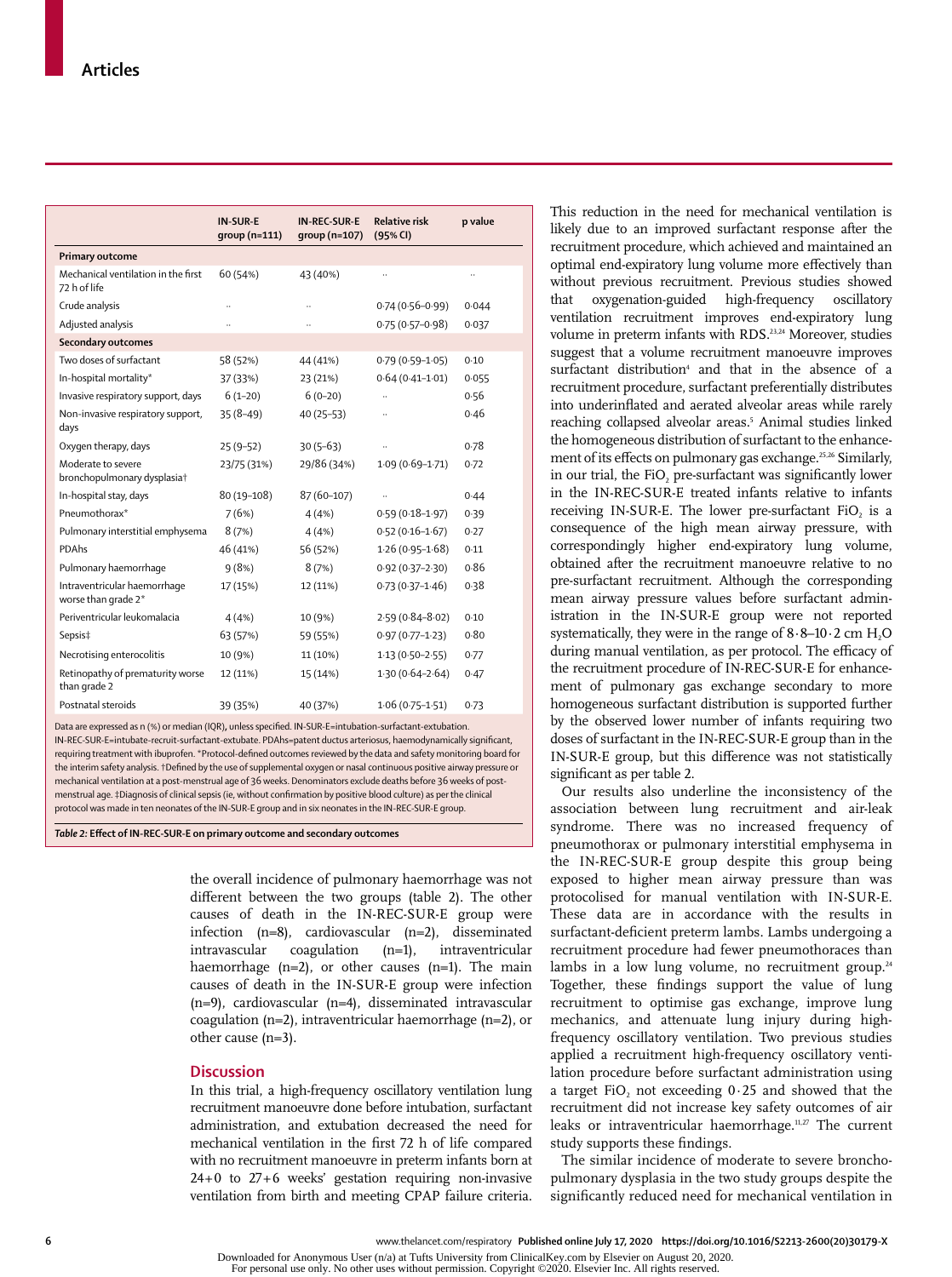the first 72 h of life in the IN-REC-SUR-E treated infants was a surprising outcome. Duration of mechanical ventilation is a key determinant of bronchopulmonary dysplasia severity, and we thus expected that infants treated with IN-REC-SUR-E would tend to have less severe bronchopulmonary dysplasia.28 The absence of a difference in this outcome, and in the mean duration of invasive respiratory support, might be off-set by the potentially (and unexpected) lower mortality in the IN-REC-SUR-E than IN-SUR-E groups, mainly evident in the per-protocol analysis; the difference in reduced mortality was not significant in the intention-to-treat analysis. This difference in the intention-to-treat and per-protocol findings might be due to a number of deaths in the IN-REC-SUR-E group that were independent of the procedure: of six patients excluded from the per-protocol analysis, four died during their hospital stay, of which two had not received the recruitment manoeuvre (ie, were not treated according to the experimental group) and two who should not have been randomly assigned (due to prolonged [>3 weeks] premature rupture of membranes). Despite this, the results of the intention-to-treat analysis highlight the potential advantages of the experimental procedure, a result that is supported by the per-protocol analysis.

Our study does have limitations. Although we did a randomised controlled trial, it was unblinded and hence susceptible to treatment bias. Nevertheless, the similarities of the two groups before surfactant administration (in terms of CPAP level and  $FiO<sub>2</sub>$ ) and after surfactant, before starting mechanical ventilation in those infants with unsuccessful non-invasive respiratory support (as additionally outlined by the same proportion of infants receiving different non-invasive ventilation support strategies), suggests that there was no treatment bias and that failure criteria were applied equally between the groups. Second, although 35 centres participated in the trial, only 218 infants were enrolled over almost 3 years, which is only about six infants per centre, a rather low number for a common clinical problem (preterm infants needing surfactant). The study population, however, was made up of extremely preterm neonates  $(24+0)$  to  $27+6$  weeks), with few infants meeting the eligibility criteria (initially managed on CPAP then developing CPAP failure before surfactant administration); some centres might have had high intubation rates in this gestational age group, while others had a lot of success with CPAP alone—ie, we had a very selected population of infants. Thirdly, all the infants in our study received 1–2 sustained lung inflations to  $25$  cm  $H<sub>2</sub>0$  for  $10-15$  s as standard management in the delivery room but a large trial of sustained lung inflation was stopped because of excessive early mortality (at less than 48 h of age) in the treatment group.<sup>29</sup> This issue is important but our trial was designed just before the American Academy of Paediatrics guidelines of 2015,<sup>30</sup> which stated, "we

suggest against the routine use of initial sustained inflation (greater than 5 seconds duration) for preterm infants without spontaneous respirations immediately after birth… but a sustained lung inflation may be considered in individual clinical circumstances or research settings". Our study represents a research setting. Importantly, the sustained lung inflation was applied during resuscitation to both study groups and hence does not complicate the interpretation of the IN-REC-SUR-E versus IN-SUR-E comparison.

In conclusion, a lung recruitment manoeuvre before an IN-SUR-E procedure decreased the need for mechanical ventilation in the first 72 h of life in extremely preterm neonates compared with a standard IN-SUR-E technique. Further, adequately powered studies are required to confirm whether IN-REC-SUR-E confers a survival advantage or has benefits for respiratory outcomes over the longer term.

#### **Contributors**

GV conceived and designed the study and drafted the manuscript. AL contributed to the literature search. CT, ML, LG, PEV, MRC, ADV, PB, GG, EG, GiG, FS, SM, SDF, CG, AM, HM, FF, LP, CH, SV, GiM, GiP, MV, MDC, PL, LO, DG, RB, AB, CaC, LQ, AC, and LiG contributed to the patient recruitment and randomisation as principal investigators of the participating centres in the study. MT, CA, SC, VD, GN, ViR, VF, FPF, PGM, VV, CP, FP, CM, AS, VS, EB, GM, LI, EC, EM, GA, VR, LGT, KM, SN, AlS, IS, IM, CC, AG, RP, MPR, VC, FT, CaG, LM, MCMS, FeP, IG, VM, and AnS contributed to the patient recruitment and randomisation, and to the data collection as sub-investigators of the participating centres in the study. LB was responsible for the randomisation process. RoP and FrC did the statistical analysis. JJP, FM, CD, MLV, AHvK, ViC, PT, GP, and FC interpreted the data and critically revised the manuscript for important intellectual content and finally approved the version to be published.

## **Declaration of interests**

We declare no competing interests.

#### **Data sharing**

After publication of the trial report, formal requests for study data should be made to the corresponding author (GV) using a bespOKe data request form delineating research aims, methods, and the variables needed. Such requests will be considered by the coordinator (GV) and core team (RoP, MLV). If research questions and methods are considered relevant and valid, the data management department of the Policlinico Universitario A Gemelli Istituto di Ricovero e Cura a Carattere Scientifico, will securely transfer the requested, fully anonymised data in the desired format to the party under data transfer agreements. The team will decide about co-authorships, after discussion with the interested party about this. Data requests can be submitted at any time and the data will be accessible for 12 months from publication, with possible extensions considered. The study protocol with amendments, the statistical analysis plan, and informed consent form will be made available.

### **Acknowledgments**

We thank Chiesi Farmaceutici (Parma, Italy), Halyard (USA), and Dräger Medical (Lübeck, Germany) for their generosity, which covered the study insurance costs. No external funding was received for this study. JJP was supported by a National Health Medical Research Council Senior Research Fellowship (RF1077691).

#### **References**

- Committee on fetus and newborn. Respiratory support in preterm infants at birth. *Pediatrics* 2014; **133:** 171–74.
- 2 Brix N, Sellmer A, Jensen MS, Pedersen LV, Henriksen TB. Predictors for an unsuccessful INtubation-SURfactant-Extubation procedure: a cohort study. *BMC Pediatr* 2014; **14:** 155.

Downloaded for Anonymous User (n/a) at Tufts University from ClinicalKey.com by Elsevier on August 20, 2020.

For personal use only. No other uses without permission. Copyright ©2020. Elsevier Inc. All rights reserved.